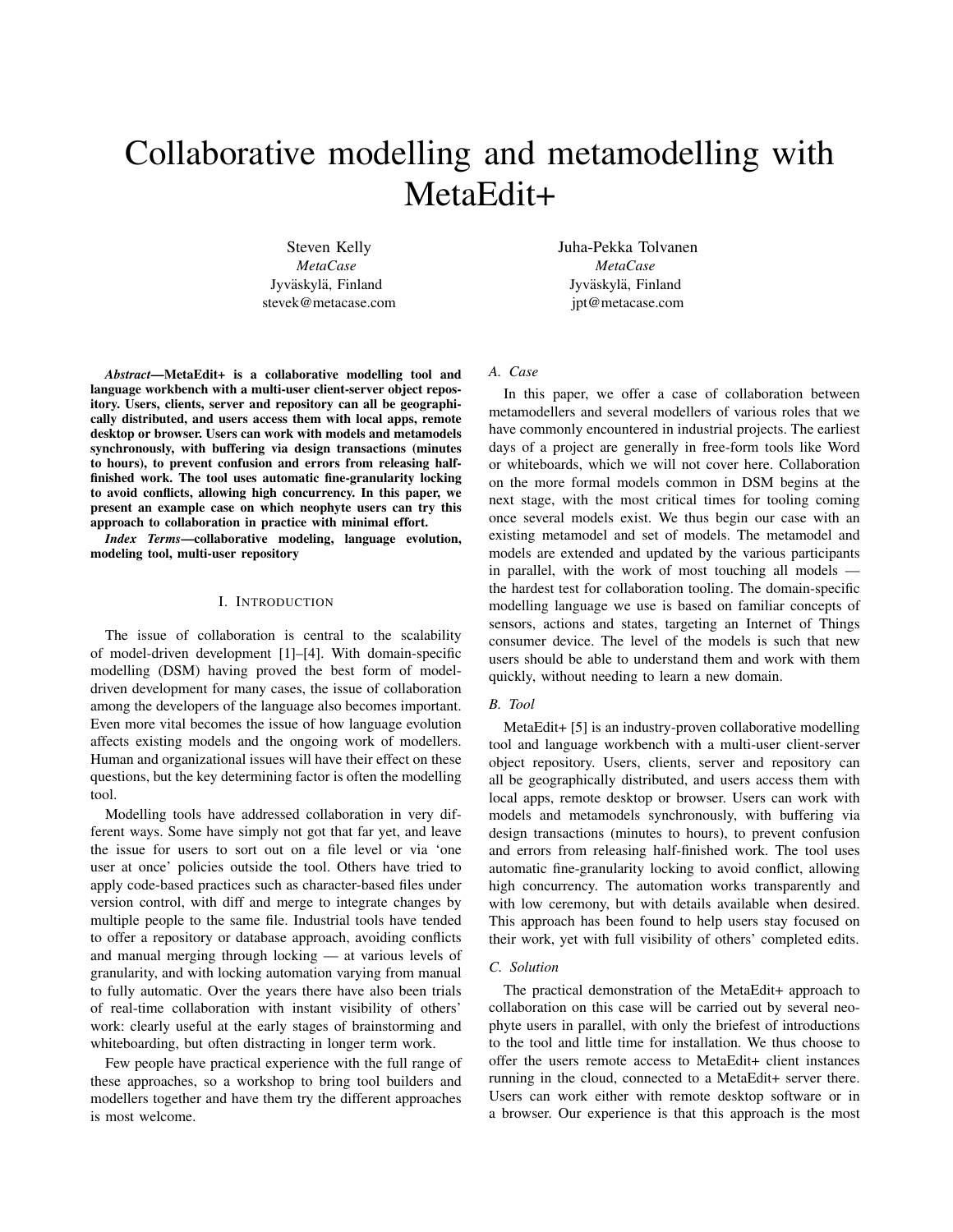solid for new users, particularly when they are dispersed geographically and organizationally. After a network dropout or even PC reboot, the user can simply reconnect and their session is still open, exactly as they left it. It also avoids the need for installation of modelling software on a user's own computer: unlikely to be a problem for these participants, but becoming increasingly important in commercial deployments.

# II. CASE

# *A. Description of the problem/application*

*1) What is the context and purpose of the case?:* "The year is 2030. 15 years earlier, Juha-Pekka made a domain-specific modelling language for the Internet of Things, the pinnacle of cool tech back then. The language allowed modelers to create programs for a Thingsee One [6], a device with a number of environmental sensors and the ability to send various kinds of alerts. Using the language, he built some models for a boat he shared on the South-West coast of Finland back then. Now, he is planning for his well-earned retirement — on the tropical Canary Islands (he can dream!). He wants to expand the models and update them for the rather different climate there, and he has enlisted your help."

*2) What is modelled?:* The modelling support provided includes two languages, with Thingsee Purpose being our focus here, and Thingsee Profile a simple collection of Purpose models to run together on a device.

The Thingsee Purpose modelling language is based on the sensors and services of an Internet of Things device, the Thingsee One. The language offers the modeller various environmental sensors (Accelerator, Timer, Geofence, Location, Speed, Temperature, Humidity, Pressure, Luminance) and actions to interact with the world via services (cloud, mobile, SMS). There are also some sensors to monitor the status of the device itself, such as its battery level and charging status. The sensors and actions specified are connected together, and which are activated at any given point is narrowed down by timers and state-based logic. A transition in one Thingsee Purpose can also shift the application into a state in another Thingsee Purpose. Rules in the language help guide the modeller in creating applications, as well as offering checks to spot models that would require operating the device in unsafe situations (e.g. too hot, too great a G-force).

A code generator produces the JSON specification code that can be uploaded to the Thingsee device and executed by the fixed 'engine' code there.

An example of a simple Thingsee Purpose model to detect a car speeding is shown in Fig. 1. The system starts in state 'Below limit' (with the heavy outline), and if the speed is >120 km/h (shown under the speedometer on the right) for 15 seconds, an SMS text message and cloud notification "Kid is speeding" will be sent, and the system will move to state 'Above limit'. When the speed is <117 km/h for 10 seconds, the system returns to the 'Below limit' state.

A larger Thingsee Purpose model for a theft alarm and tracker is shown in Fig. 2, in the Diagram Editor of MetaEdit+.





Fig. 1. Thingsee Purpose model to send warning when car is speeding.

*3) Focus on the collaborative needs: teams, views, etc.:* Modelling by a team can be handled in many different ways. At one extreme, the division of tasks can be primarily to work around a chosen tool's shortcomings: e.g. modularizing the models so that each model file is only worked on by one person. Where that modularization also follows a natural division of knowledge and skills, that may indeed be a good approach. At the other extreme, each person may work across many models, adding their own particular knowledge or skill to each model. This latter approach generally puts the most strain on tool collaboration facilities, and thus we choose it here as our acid test. If the tool can cope with this, it will be fine in situations where modularization and division of labour help keep users' from treading on each others' toes even without tool help.

*a) Why is collaboration needed for this case?:* Where work on models is divided according to skills, we have seen several common patterns over the years. The most common differentiator is metamodellers and non-metamodellers: although the metamodeller may also model, most modellers will not metamodel. Another common case is to have a group of modellers responsible for initial models, at the level an end-user could understand, and a second group of modellers who complete those models with more technical details. In many companies making products with an end-user interface, the first group would earlier have created their specifications with Word or PowerPoint, whereas the second group were programmers who implemented the specifications. A third case is a group who bring to bear some specialist knowledge or skill on individual values in models, without affecting the structure or behaviour: e.g. language specialists who check text for display to users or provide translations. A fourth group that we have not seen, but have often found wanting, is people who are able to lay out models in a readable fashion. For some reason, a non-trivial percentage of people who have good conceptual modelling skills are lacking in the visual and communication skills needed here, and their models could be made more useful for others by somebody neatening them up and making them visually clearer.

In this case, we will have an example of each of the bolded categories above, giving us five roles: Metamodeller, Model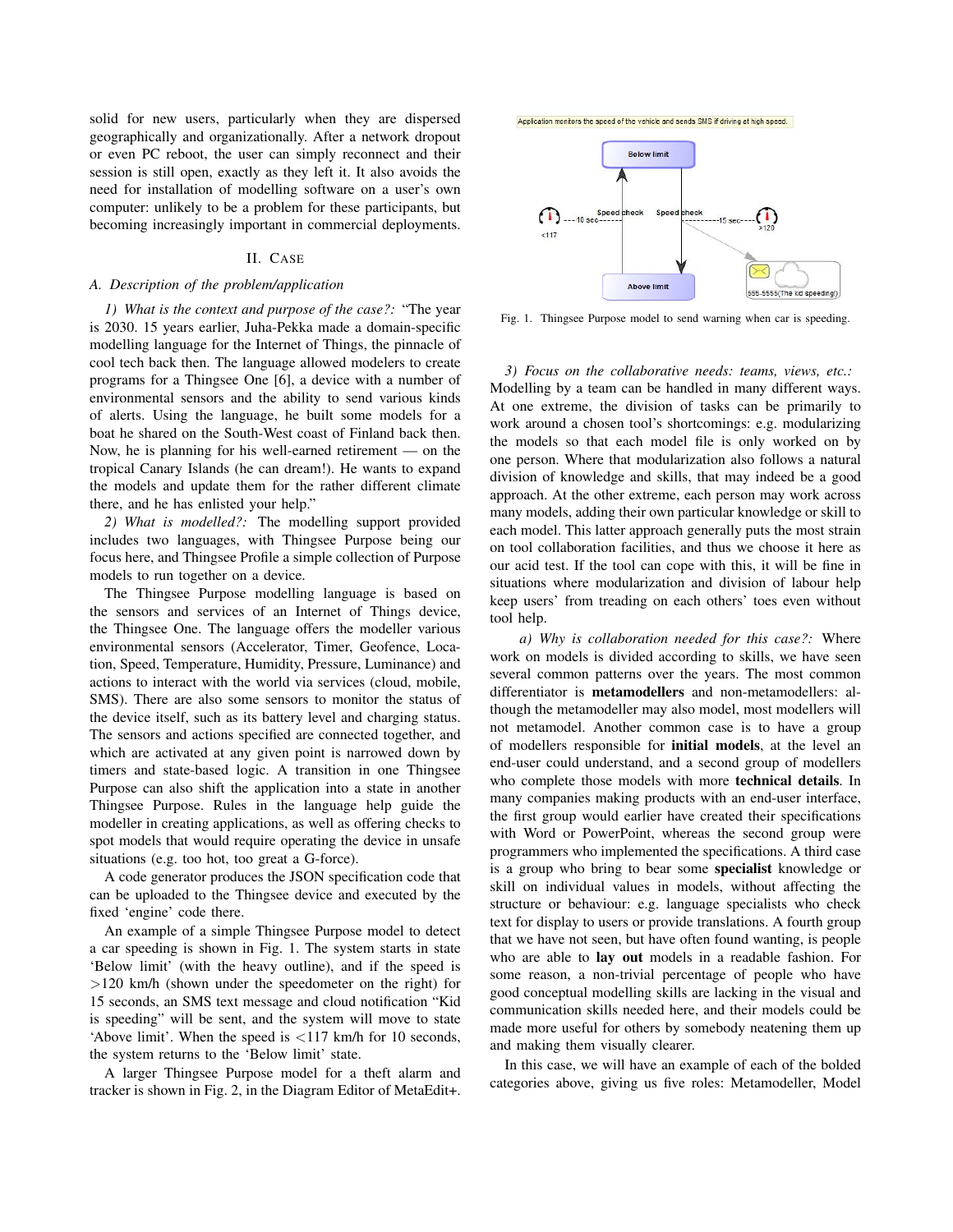

Fig. 2. Diagram Editor with Thingsee Purpose model for a theft alarm and tracker.

Creator, Technical Modeler, Climate Specialist, and Layout Expert. At the start of the case there will be the metamodel and an existing set of models. The Metamodeller will update the metamodel, affecting all models, and the Technical Modeller, Climate Specialist and Layout Expert will all be working simultaneously on all the models. The Model Creator's work will depend on the Metamodeller's work, and the others will also apply their skills to these new models. The Climate Specialist will use their intimate knowledge of weather patterns in South-West Finland and the Canary Islands — or Google! — to update the temperatures, speeds, accelerations caused by stronger seas etc.

*b) What variations of the case affect collaboration?:* Depending on time and numbers of participants, more than one participant could play the same role, some roles could be omitted, or one participant could play more than one role. Similarly, the task list for each role has elements that could be omitted if necessary.

A limitation of the workshop format is obviously time: a series of tasks that would take an expert user at most five minutes cannot realistically cover normal collaboration scale. With several people working, there would normally be one or two orders of magnitude more models than are feasible here. This spreads users' work out, reducing the number of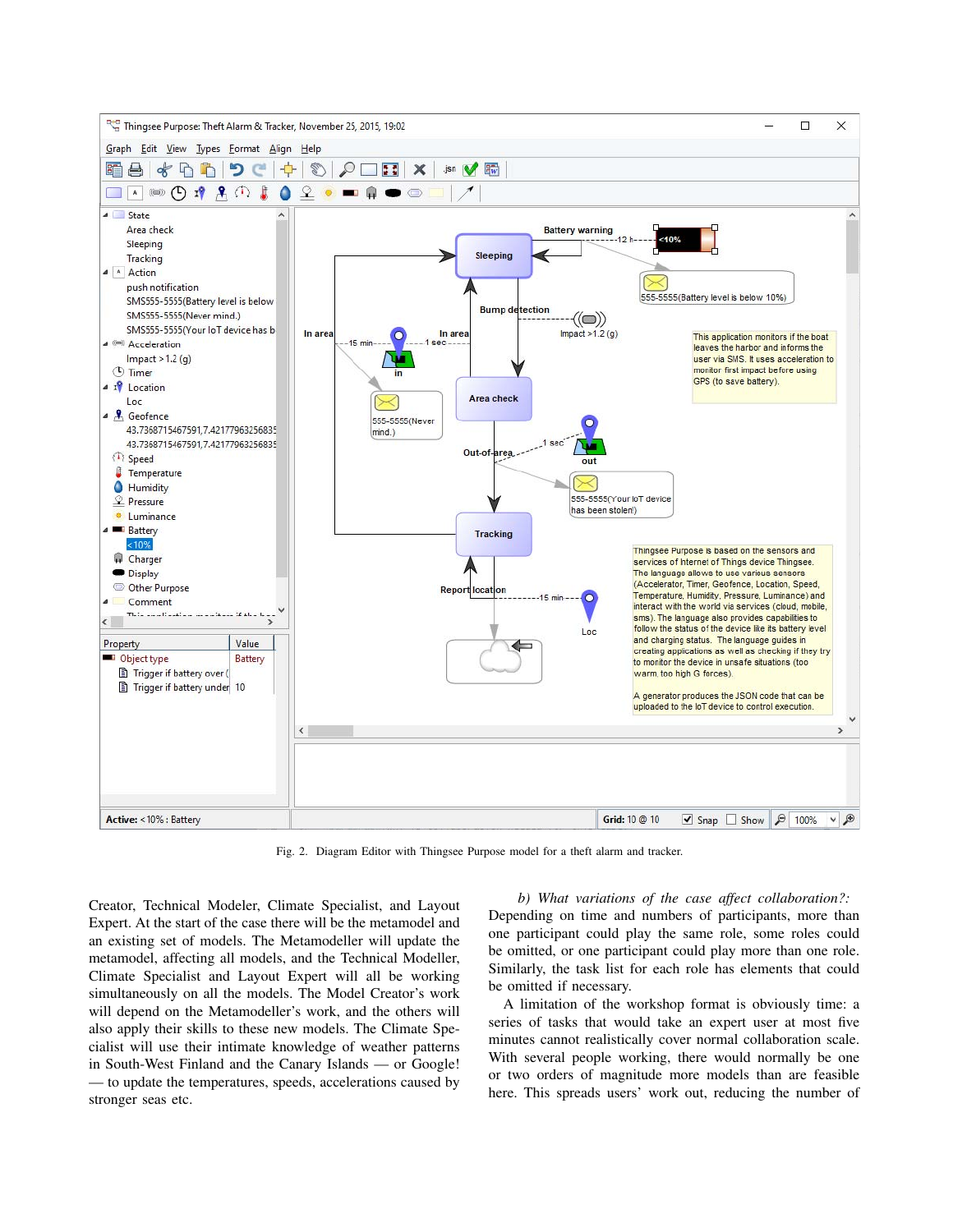operations that could be perceived as conflicting. In the tiny set of models in this case, giving all users free rein to do whatever they want would inevitably lead to conflicts, if not on the tool level then at least on the semantic level. Conversely, very strict instructions to each user could avoid conflicts even in tools with poor concurrency support. It will be interesting to see how users and tool fare with broad instructions, and roles that force users to work on the same models.

## III. METHODOLOGY/TOOL

# *A. General description of tool*

MetaEdit+ [5] (metacase.com/products.html) is a language workbench and modelling tool offering strong multi-user support [7], [8] and version control integration with no need for manual diff and merge [9]. It supports multiple simultaneous modelling languages, multiple representations of the same model as matrices [10], tables and text as well as diagrams — which go beyond bitmaps or boxes to offer dynamic graphical languages [11] with real-time synchronous feedback in symbols [12]. It has a particular focus on domain-specific modelling with full code generation [13] and ease of language creation and evolution [14], [15].

*1) Related tools' collaboration support:* A recent systematic mapping study [16] investigated language workbenches used to create DSM tools and similar textual tools, categorising them into commercial and non-commercial. Of the commercial tool use reported, MetaEdit+ accounted for over half, with Enterprise Architect, Microsoft Visual Studio (and DSL Tools), Obeo Designer and MagicDraw covering most of the rest, as shown in Fig. 3. For reasons of space, we will restrict ourselves to this top 5, accounting for 96% of reported uses.



Fig. 3. Reported use of commercial DSM Tools.

The Corporate Edition of Enterprise Architect<sup>1</sup> adds support for storing models in relational databases, using a manual lockmodify-unlock approach to enforce that only a single user edits

<sup>1</sup>http://www.sparxsystems.com/WhitePapers/Version\_Control.pdf, retr. 3.9.2021

a given Package at once. Explicit "Get All Latest", "Checkout package", "Check-in package" and "Check-in Branch" commands are offered (the user must remember to use the last, if a change affects more than one Package). While a package is checked out, no other user can check-out that package.

Microsoft Visual Studio does not in itself offer collaboration on models, and nor apparently do the DSL Tools<sup>2</sup>: collaboration, multi-user aspects or merging are mentioned by neither the web site nor any of the papers in the study (all by the same co-authors).

Obeo Designer offers a separate Team edition<sup>3</sup>, with Eclipse CDO on a relational database allowing multiple users to work on the same models. Editing elements automatically locks them, and explicitly saving the model propagates the updates to the repository and other users.

MagicDraw offers a Teamwork Server<sup>4</sup>, with concurrent support via pessimistic locks on parts of models. The user must manually take the lock on each element or diagram, and manually release the lock after the edit.

Most of the non-commercial tools do not support simultaneous collaboration, only post hoc diff and merge. A partial exception is WebGME [17], which uses lightweight branching where branches share the models that have not been modified. The user is responsible for manual creation of branches, changes can be broadcast to all users and conflicting edits can be detected, retried, or rejected; there is no automatic conflict resolution, or locking to prevent conflicts. In the case of conflicting changes, the models diverge into two disjoint branches, and merging is left as a manual task for the users [18]. Another partial exception is AToMPM [19], which allows multiple users to edit, but offers no locking or conflict resolution: when multiple users change the same element, the first change seen by the server wins. Although this avoids manual locking or merging, it also loses users' work after they have done it.

## *B. Summary of typical use(s)*

*1) Real-time vs. offline collaboration:* Real-time synchronous collaboration and offline asynchronous collaboration are often seen or at least presented as a black and white, binary decision. In practice, there are shades of grey, and of course no communication is entirely free of latency. Both approaches have their merits, both for the users and for the tool builders. In MetaEdit+, we have aimed at what is best for the users, in the majority of the time using the tool.

The majority of MetaEdit+ industrial customers use it as a multi-user domain-specific modelling tool. The models are thus concise and close to the minimal amount of information needed to specify that system or part of a system, within the common solution space supported by the language and its generators. Changes can thus be fast — little need to trawl

modeling-sdk-for-visual-studio-domain-specific-languages, retr. 3.9.2021 3https://www.obeodesigner.com/en/collaborative-features retr. 3.9.2021 4https://docs.nomagic.com/display/MD190/Locking+a+model+for+

editing+in+Teamwork+Server retr. 3.9.2021

<sup>2</sup>https://docs.microsoft.com/en-us/visualstudio/modeling/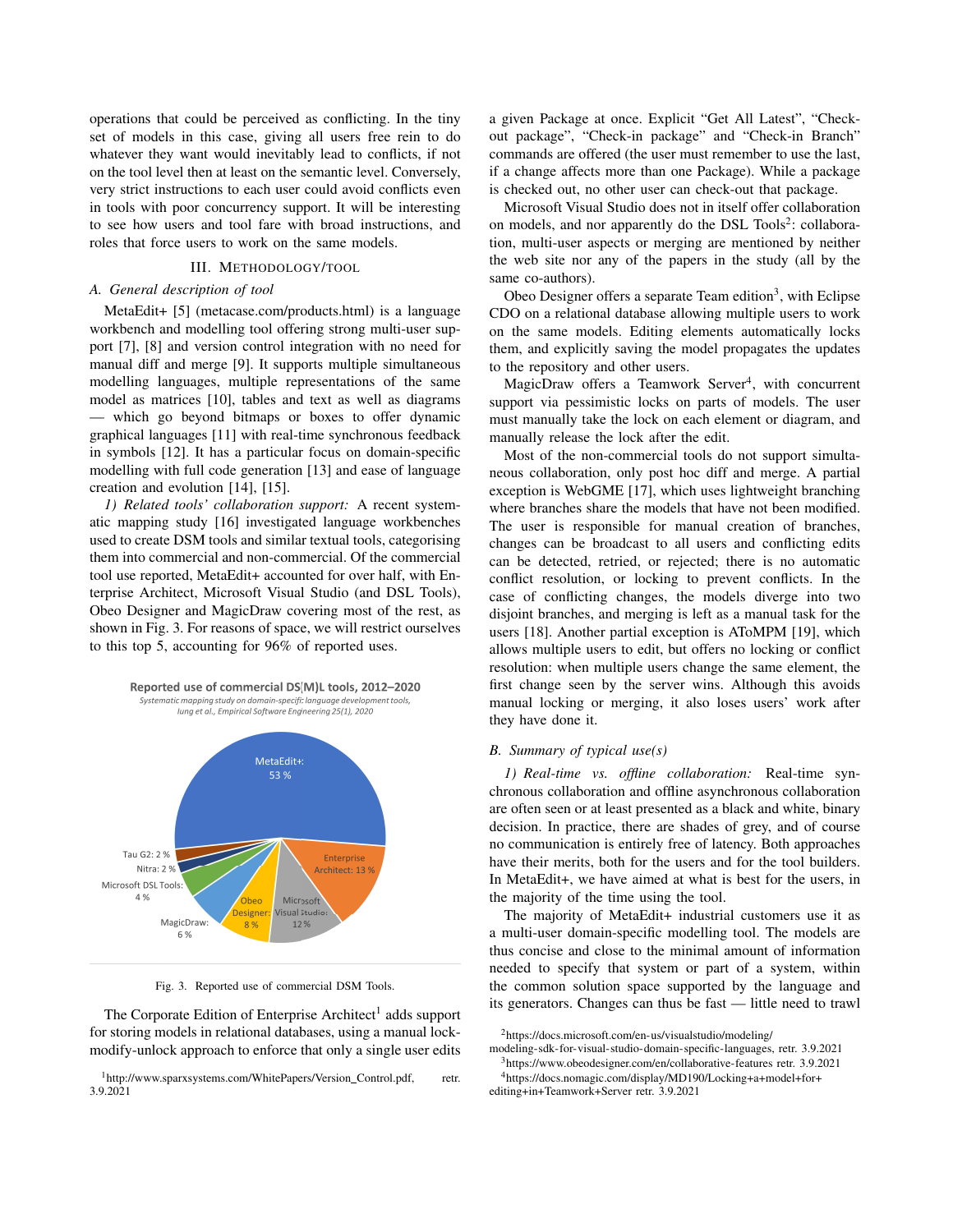through other models to check technical details that might impact the desired change — but also contain little routine work (cf. programming, where what is semantically one change may require a number of similar changes elsewhere in the code, only some of which are automatable by refactorings). Modelling in a DSM language thus keeps the modeller focused on the essential aspects of the task, and the time freed from routine work can be used to think on a higher level, from the point of view of the end user or resulting system.

To put it another way, DSM aims to keep the modeller's brain working at maximum capacity on the essential issues as much of the time as possible. As any programmer knows, minimizing distractions is key to productivity when doing serious brain work. Outside of initial brainstorming or whiteboarding, modellers are often best served by not being intimately aware of every action of every other modeller on the team. Yet there is little more frustrating than working for hours or days on the basis of one specification, only to find that the specification has changed in the meantime. Particularly time-consuming is the case where that specification was internally inconsistent, and should never have been released in that state. Modellers thus need relatively fast updates — hours or fractions of an hour, rather than days or weeks — but those updates should only be of work that the other person considers ready for release to the team. In MetaEdit+ this is handled through design transactions, with an explicit commit by the user to save the work and make it available to others. (To discard his changes, a user can alternatively abandon his transaction, in addition to normal multi-level undo operations.)

Where users' work clashes on the same model elements, however, we want to know straight away, to avoid later conflicts. This is managed in MetaEdit+ by locks at the server: when a user starts editing an element, he obtains a lock on it; if a second user attempts to edit the same element, before having seen the first user's changes, their attempt to obtain a lock will fail. The second user will see the lock through normal UI mechanisms such as greying of OK buttons or menu items, and if desired can choose Info... to see details on the reason and the identity of the first user.

In terms of conflict-prevention, MetaEdit+ thus operates as real-time synchronous collaboration. In terms of visibility of changes to others, only changes the user has accepted by committing are made available to others. In terms of visibility of changes by others, the user's work will not be interrupted mid-transaction by others' changes, but only when he begins a new transaction (i.e. MetaEdit+ operates at the highest level of ACID transaction isolation [20], [21]). Between commits, a user is thus assured of a consistent view of the repository, rather than feeling the world is shifting beneath their feet as they work.

*2) Granularity of collaboration unit:* Modelling tools with no support for collaboration lock implicitly at the level of a model file, often preventing users from even viewing that model (or models) until the first user closes it. Many tools' collaboration support works at the granularity of a single model, preventing two users from editing simultaneously within it.

Where objects are reused between models, this granularity can expand to a set of related models. Bad experiences from these coarser levels of granularity are one reason why many are wary if they hear a tool uses locking for concurrency.

In MetaEdit+, locking is extended to the finest levels of granularity: individual properties in objects. This gives maximum concurrency and permeability to modelling, and minimizes the times a user will be unable to perform a desired edit. However, there are situations where allowing only the finest granularity will actually work against the user, and in those instances MetaEdit+ will take a broader lock: here are two examples.

Firstly, in many cases the properties in a single object are semantically interrelated: there may be a Start Date and an End Date, or as in the case of our Thingsee language, a Maximum Temperature and a Minimum Temperature. Allowing one modeller to edit one of these while another edits the other will often lead to illegal or inconsistent models, despite neither user having themselves done anything wrong. Even outside of these clearest cases, some level of interrelation is so common that we have found it best to lock all of the properties of an object together: the benefit to consistency and comprehensibility clearly outweighs the tiny number of cases in practice where users would actually edit different properties in the same object in overlapping transactions. This also means there is no need for the metamodeller to answer the often impossible question of what might be semantically interrelated, and modellers to wonder in which cases they might be protected: the tool will protect them for properties within an object, and for other cases they can use other mechanisms like checking reports or warning symbols.

Secondly, experiences from other modelling tools such as TDE [22] show that if graphical layout operations are allowed simultaneously to multiple users in the same diagram, this often results in a 'tug of war' between the users over objects. Graphical layout is thus locked as a whole for a diagram when opening it. By analogy, operations that affect the set of objects or relationships in a graph also lock the graph as a whole, while leaving the details of the individual objects or relationships themselves free for others to work with. In terms of the GOPPRR meta-metamodel of MetaEdit+: a user can have the lock on the Graph, without having the lock on any of its Objects or their Properties.

## *C. Any features specifically interesting for this case?*

Locking in MetaEdit+ is automatic: the addition of explicit operations to lock and unlock would add extra work and cognitive load for the modeller, and the results of such manual decisions are unlikely to reach the levels of accuracy and concurrency afforded by good automation. However, there is one common case where users will want to avoid locking, to leave the locks free for others, and that is where the users will work their way through many models or elements without changing them. Most commonly this occurs in a review situation, or an ad hoc manual search. In those cases, the user can choose not to obtain a lock, by holding down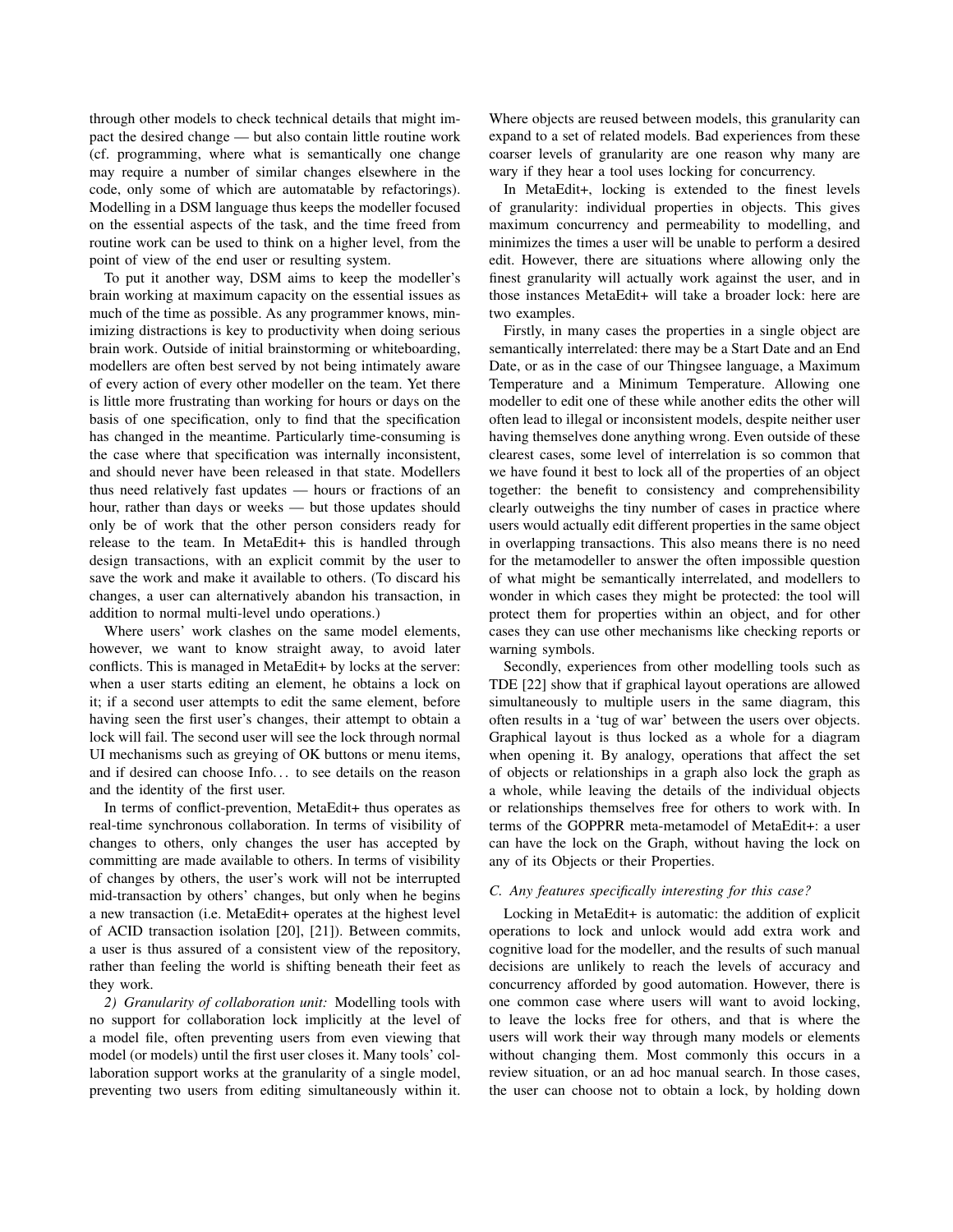Shift while opening the element. (It is also possible to invert this for frequent read-only users, so Shift is needed to obtain a lock. Similarly, users can be granted read-only access to certain projects — sets of models.)

In the tasks in our case, this feature will be used by the Technical Modeller and Climate Specialist when they open graphical diagrams. By holding down Shift when opening each diagram (so roughly five times), they can edit the properties of objects in that diagram, while leaving the graphical layout unlocked for the Layout Expert. This is mostly a courtesy: in practice, the Layout Expert can also open each diagram early in his session, thus obtaining and holding the locks.

# IV. SOLUTION

#### *A. How is the domain reflected in the tool?*

The domain-specific modelling language for an Internet of Things device, Thingsee One, is implemented in MetaEdit+ as a graphical modelling language.

# *B. How does the tool support the required collaboration?*

The aim in MetaEdit+ is to support many kinds of collaboration needs found in the development phases where a modelling language is used. (Pre-modelling phases such as brainstorming and free-form whiteboarding are not really in focus; nor are post-modelling phases such as code compilation, linking, automated testing, releasing etc.) In the case in this paper, we have deliberately chosen collaboration that involves multiple users editing the same models, traditionally the weak point of both file-based and many repository-based tools. We have also made sure the coverage extends across both metamodelling and modelling, across both conceptual and representational data, and across both graph-level and graph element levels of granularity.

Although the case is thus challenging, the architecture and mechanisms of the MetaEdit+ multi-user version — described in the previous sections — should be able to support it, at least in theory. Since the case is also based on the kinds of collaboration that are found in industry (extended to some extent with things we would like to see more of in industry), we have good evidence that these kinds of collaboration also work in practice. Testing their applicability to neophyte users in a tight timetable will be interesting.

Some features of the collaboration tasks demand a certain order, regardless of the tool. For example, if the Metamodeller defines a new Property slot in an Object type, the Technical Modeller can only start filling in those properties in objects after that definition has been made. Similarly, the Model Creator must create new models before the modellers in other roles can perform their tasks on those models.

#### *C. Link to demonstration video (optional)*

As yet, we do not have a video of the five roles in the case performing their work in parallel. For 5 minutes of video showing metamodeling and modelling collaboration in a different language in MetaEdit+, please see 1:57-5:04 and 7:10-9:03 in https://youtu.be/JQzt4cd8ppc.

For a brief introduction to the Thingsee modelling language and using it in the MetaEdit+ tool, interested readers can see https://vimeo.com/139681451. This shows a single Thingsee 'purpose' (an application) being built, to monitor when a car borrowed by one's teenage offspring is exceeding the speed limit.

The rough order and parallelism of the case tasks are shown in Table I. More detailed instructions will be provided to participants.





Fig. 4. Updated layout of Speeding model.

# V. HANDS-ON SESSION

*A. What insights do you aim to gain from these hands-on experiences?*

We are particularly interested in seeing the initial response of modellers more used to file-based tools: will the lowerceremony approach of a repository be welcomed as simpler and more efficient, be thought difficult simply because it is different, or even be perceived as a threat — as indeed modelling itself was to some programmers. Offering the tool via the cloud, without the need for local installation, may be felt to be easier, or equally to be disempowering or confusing.

In addition to the final models and the workshop survey, we will also collect user feedback during the hands-on (e.g. via Zoom recording), and the automatic version history of the models will show how users worked. Where possible, users could also record their session as video locally, or capture their screen as their virtual web camera for Zoom.

## *B. Why are these insights relevant?*

Seeing new users take their first steps with a tool is always a privilege. Particularly where a task has felt complex before, if a new tool's different approach can make it simpler, this can help make modelling more prevalent.

# *C. Are there any specific research questions you would like to answer through the participation of the community?*

Over a quarter of a century ago, empirical research showed poor support for collaboration in modelling tools was an important factor preventing their wider use. This served as a motivator in aiming at strong multi-user support from the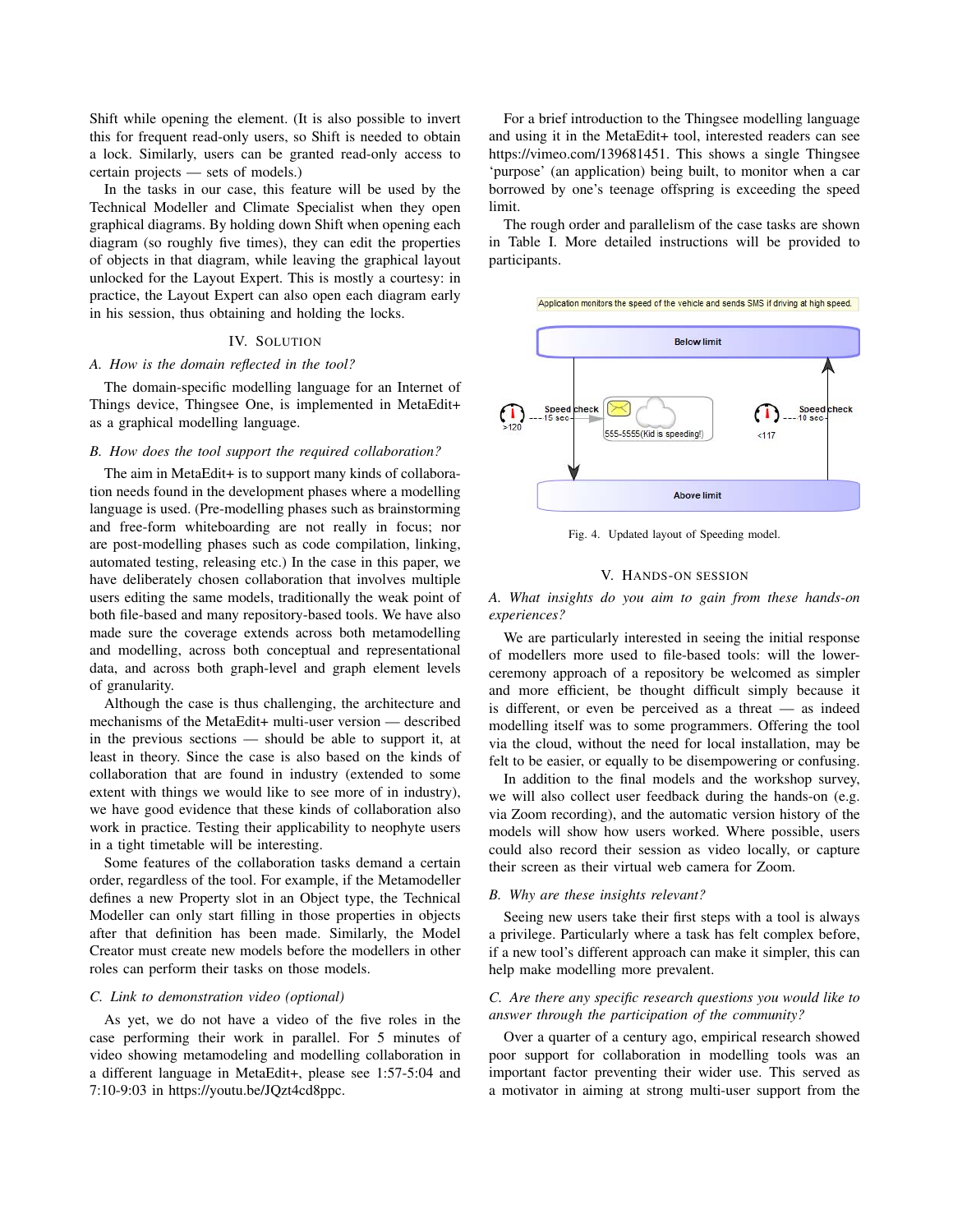TABLE I TASKS FOR ROLES

| Metamodeller             | <b>Layout Expert</b>        | <b>Climate Specialist</b>           | <b>Technical Modeller</b> | <b>Model Creator</b> |
|--------------------------|-----------------------------|-------------------------------------|---------------------------|----------------------|
| Add new property slot    | Rearrange diagrams          | Update temperatures                 |                           | Create new models:   |
| - for Technical Modeller | as in Fig. 4:               | - warmer & narrower range           | wait for Metamodeller     | - storm season       |
| Add/Update rules         | - Sensors on left or above  | Update velocities and accelerations | Enter new property values | - tourist season     |
| Update symbols           | - Actions on right or below | - more open, rougher seas           |                           |                      |

start in MetaEdit+. It will be interesting to see whether what we wrote back then [8] could still be found today:

"Even standard CASE tools have been slow to move from single to multi-user support. Empirical research has shown the current lack of multi-user support in CASE tools is a serious problem [23], [24]. In particular, Selamat et al. [25] found that lack of multi-user support was the single largest CASE-specific reason why CASE tools were not being adopted in Malaysia. In addition to these questionnaire-based surveys of organisations, an empirical laboratory examination by Vessey & Sravanapudi [26] found that support for cooperative working was poor in current CASE tools."

#### VI. CONCLUSION

#### *A. Summary of the case and solution*

In this paper, we offer a case of collaboration between metamodellers and several modellers of various roles that we have commonly encountered in industrial projects. The aim is to introduce users to a way of collaboration that is faster and easier than file-based diff and merge. The metamodel and models are extended and updated by users working simultaneously, with the work of most touching all models — the hardest test for collaboration tooling. The domain is an Internet of Things consumer device, with the domain-specific modelling language offering familiar concepts of sensors, actions and states, so that new users should be able to understand quickly and work with minimal instruction.

#### *B. Future plans for the tool support*

Over the last few years, modelling tool customers have increasingly virtualized their tooling infrastructure, using virtual machines, remote desktops and private clouds. A logical next step is to provide tool evaluation, piloting and even long term use via cloud services offered by the tool provider. Particularly with respect to evaluation, a workshop setting with neophyte users could provide valuable feedback on using such a cloud service.

#### **REFERENCES**

- [1] A. Bagnato, E. Brosse, A. Sadovykh, P. Malo, S. Trujillo, X. Mendial- ´ dua, and X. De Carlos, "Flexible and scalable modelling in the mondo project: Industrial case studies," in *Workshop on Extreme Modeling, colocated with MODELS*, vol. 1239, 09 2014.
- [2] J.-P. Tolvanen and S. Kelly, "Model-driven development challenges and solutions: experiences with domain-specific modelling in industry," in *International Conference on Model-Driven Engineering and Software Development MODELSWARD*. IEEE, 2016.
- [3] M. Franzago, D. D. Ruscio, I. Malavolta, and H. Muccini, "Collaborative model-driven software engineering: A classification framework and a research map," *IEEE Transactions on Software Engineering*, vol. 44, no. 12, pp. 1146–1175, 2018.
- [4] A. Bucchiarone, J. Cabot, R. F. Paige, and A. Pierantonio, "Grand challenges in model-driven engineering: an analysis of the state of the research," *Software and Systems Modeling*, vol. 19, no. 1, pp. 5–13, Jan 2020. [Online]. Available: https://doi.org/10.1007/s10270-019-00773-6
- [5] S. Kelly, K. Lyytinen, and M. Rossi, "MetaEdit+: A fully configurable multi-user and multi-tool CASE and CAME environment," in *International Conference on Advanced Information Systems Engineering*. Springer, 1996, pp. 1–21.
- [6] Haltian, "Thingsee One IoT device," 2015. [Online]. Available: https://haltian.com/reference/thingsee-one-iot-device/
- [7] S. Kelly, "Application of repository technology and concepts to a metaCASE environment," in *Towards a comprehensive metaCASE and CAME environment: conceptual, architectural, functional and usability advances in MetaEdit+*. University of Jyvaskyla, 1997, ch. 5.
- [8] ——, "CASE tool support for co-operative work in information system design," in *Information Systems in the WWW Environment, IFIP TC8/WG8.1 Working Conference on Information Systems in the WWW Environment, 15-17 July 1998, Beijing, China*, ser. IFIP Conference Proceedings, C. Rolland, Y. Chen, and M. Fang, Eds., vol. 115. Chapman & Hall, 1998, pp. 49–69.
- [9] ——, "Collaborative modelling with version control," in *Software Technologies: Applications and Foundations*, M. Seidl and S. Zschaler, Eds. Cham: Springer International Publishing, 2018, pp. 20–29.
- [10] ——, "A matrix editor for a metaCASE environment," *Information and Software Technologies*, vol. 36, no. 6, pp. 361–371, 1994. [Online]. Available: https://doi.org/10.1016/0950-5849(94)90036-1
- [11] S. Kelly and R. Pohjonen, "Dynamic symbol templates and ports in MetaEdit+," in *Proceedings of the 2013 ACM Workshop on Domain-Specific Modeling*, ser. DSM '13. New York, NY, USA: Association for Computing Machinery, 2013, p. 19–20. [Online]. Available: https://doi.org/10.1145/2541928.2541932
- [12] S. Kelly and J.-P. Tolvanen, "Automated annotations in domain-specific models: Analysis of 23 cases," in *Proceedings of FPVM 2021: 1st International Workshop on Foundations and Practice of Visual Modeling*, A. Di Salle, A. Pierantonio, and J.-P. Tolvanen, Eds., 2021.
- [13] ——, *Domain-specific modeling: enabling full code generation*. John Wiley & Sons, 2008.
- [14] J.-P. Tolvanen and S. Kelly, "Effort used to create domain-specific modeling languages," in *Proceedings of the 21th ACM/IEEE International Conference on Model Driven Engineering Languages and Systems*, 2018, pp. 235–244.
- [15] ——, "Applying domain-specific languages in evolving product lines," in *Proceedings of the 23rd International Systems and Software Product Line Conference - Volume B*, ser. SPLC '19. New York, NY, USA: Association for Computing Machinery, 2019, p. 40–41. [Online]. Available: https://doi.org/10.1145/3307630.3342389
- [16] A. Iung, J. Carbonell, L. Marchezan, E. Rodrigues, M. Bernardino, F. P. Basso, and B. Medeiros, "Systematic mapping study on domainspecific language development tools," *Empirical Software Engineering*, vol. 25, no. 5, pp. 4205–4249, Sep 2020. [Online]. Available: https://doi.org/10.1007/s10664-020-09872-1
- [17] M. Maróti, T. Kecskes, R. Kereskényi, B. Broll, P. Völgyesi, L. Jurácz, T. Levendoszky, and A. Ledeczi, "Next generation (meta)modeling: Web- and cloud-based collaborative tool infrastructure," *CEUR Workshop Proceedings*, vol. 1237, pp. 41–60, 01 2014.
- [18] T. Ma and J. Sallai, "MiW: A domain specific modeling environment for complex molecular systems," *Procedia Computer Science*, vol. 108, pp. 1232–1241, 12 2017.
- [19] J. Corley, E. Syriani, and H. Ergin, "Evaluating the cloud architecture of atompm," 01 2016, pp. 339–346.
- [20] T. Haerder and A. Reuter, "Principles of transaction-oriented database recovery," *ACM Computing Surveys*, vol. 15, pp. 287–317, 1983.